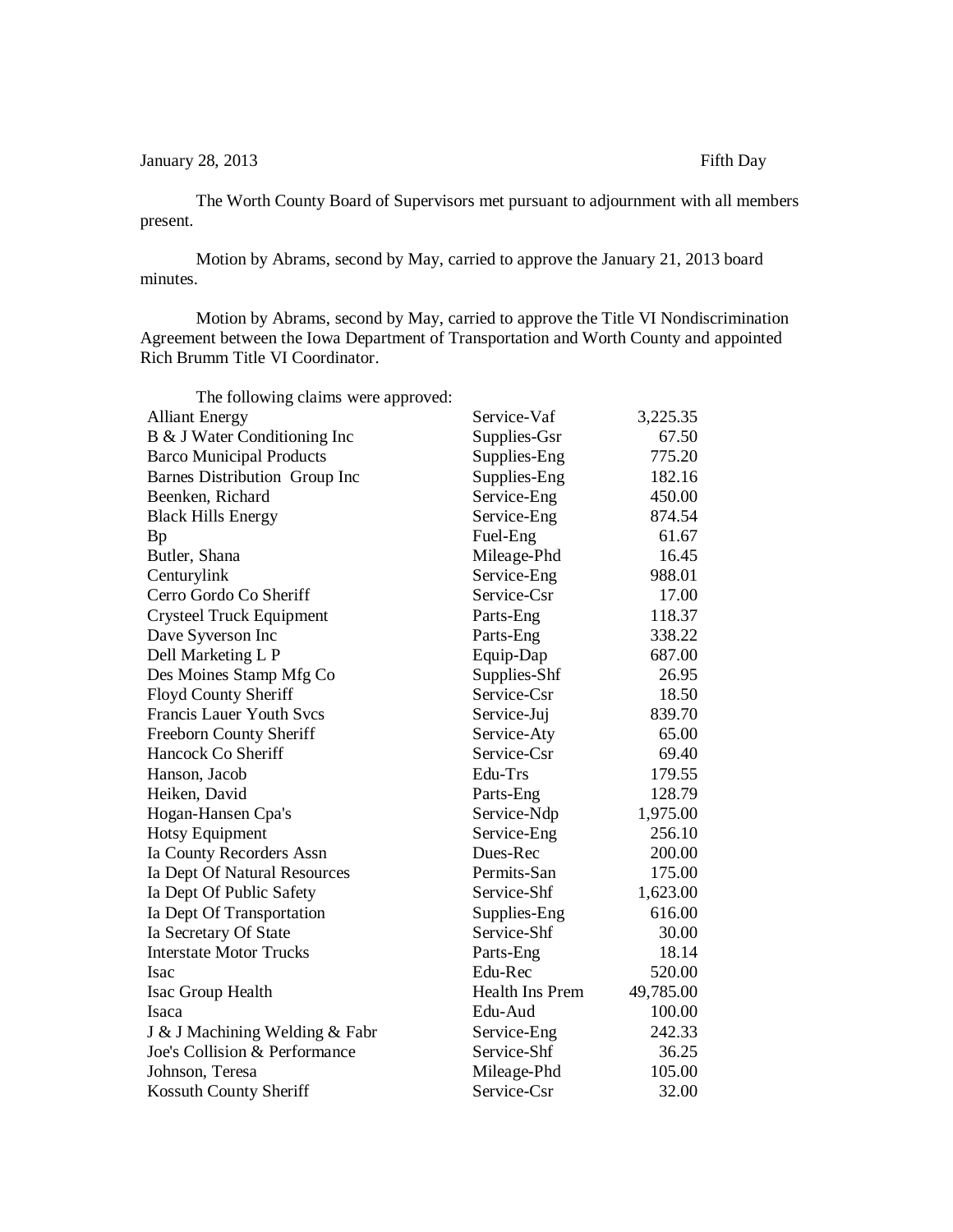| Kramer, Noelle                     | Mileage-Phd         | 52.00      |
|------------------------------------|---------------------|------------|
| <b>Larson Contracting Central</b>  | Project-Ndp         | 105,508.90 |
| Legislative Services Agency        | Supplies-Csr        | 100.00     |
| Lexisnexis                         | Service-Aty         | 134.00     |
| Low, Richard R                     | Fuel-Asr            | 89.30      |
| Mail Services Llc                  | Service-Trs         | 225.10     |
| <b>Mason City Business Systems</b> | Service-Trs         | 212.07     |
| <b>Mason City Fire And Rescue</b>  | Service-Mex         | 300.00     |
| Medline Industries Inc.            | Supplies-Phd        | 200.49     |
| <b>Midwest Wheel Companies</b>     | Supplies-Eng        | 191.54     |
| Mueller, Dean A                    | Exp-Con             | 1,507.00   |
| Myli, Diane                        | Mileage-Phd         | 11.15      |
| Napa Auto Parts                    | Parts-Eng           | 228.53     |
| Niacog                             | Service-Tra         | 1,928.66   |
| Northwood True Value               | Supplies-Rec        | 4.99       |
| Northwood Welding Inc              | Supplies-Con        | 6.20       |
| Northwoods State Bank              | Supplies-Trs        | 46.78      |
| Paetec                             | Service-Eng         | 15.23      |
| Peopleservice, Inc.                | Service-San         | 13,875.00  |
| Pfi                                | Service-Csr         | 138.00     |
| Pinnacle Quality Insight           | Service-Phd         | 150.00     |
| Pollard                            | Service-Gsr         | 40.00      |
| Prazak, Edie                       | Mileage-Phd         | 29.00      |
| Pritchard's Of Northwood Inc       | Service-Asr         | 28.95      |
| Pronto Market Of Manly             | Fuel-Eng            | 259.54     |
| <b>Quill Corporation</b>           | Supplies-Phd        | 603.98     |
| Rohne, Joel                        | Exp-It/Gis          | 217.24     |
| Scott Van Keppel Llc               | Parts-Eng           | 276.92     |
| <b>Staples Credit Plan</b>         | Supplies-Tra        | 269.85     |
| Tcm Inc                            | Parts-Eng           | 421.50     |
| Terry's Forklift & Hydraulic       | Service-Eng         | 140.49     |
| Treasurer State Of Iowa            | Fees-Eng            | 40.00      |
| Truax Company Inc                  | Supplies-Con        | 752.64     |
| Tyler Technologies Inc             | Fees-Dap            | 7,744.00   |
| <b>U S Postal Service</b>          | Postage-Rec         | 244.00     |
| Us Cellular                        | Service-Asr         | 199.57     |
| Ver Helst Snyder Drug              | Supplies-Eng        | 142.14     |
| <b>Verizon Wireless</b>            | Service-Vaf         | 394.35     |
| Visa                               | Exp-Con             | 1,963.03   |
| Waste Management                   | Service-Sdp         | 3,449.24   |
| <b>Webster County Sheriff</b>      | Service-Csr         | 56.50      |
| Winnebago Co Sheriff               | Service-Csr         | 49.65      |
| Winn-Worth Betco                   | <b>Qtr Pymt-Org</b> | 12,250.00  |
| <b>Worth County</b>                | Health Ins Prem     | 1,136.00   |
| <b>Worth County Secondary</b>      | Fuel-Phd            | 6,716.34   |
| Worth County Sheriff               | Service-Csr         | 49.00      |
| Ziegler Inc                        | Service-Eng         | 4,048.29   |
|                                    | <b>GRAND TOTAL</b>  | 231,290.34 |